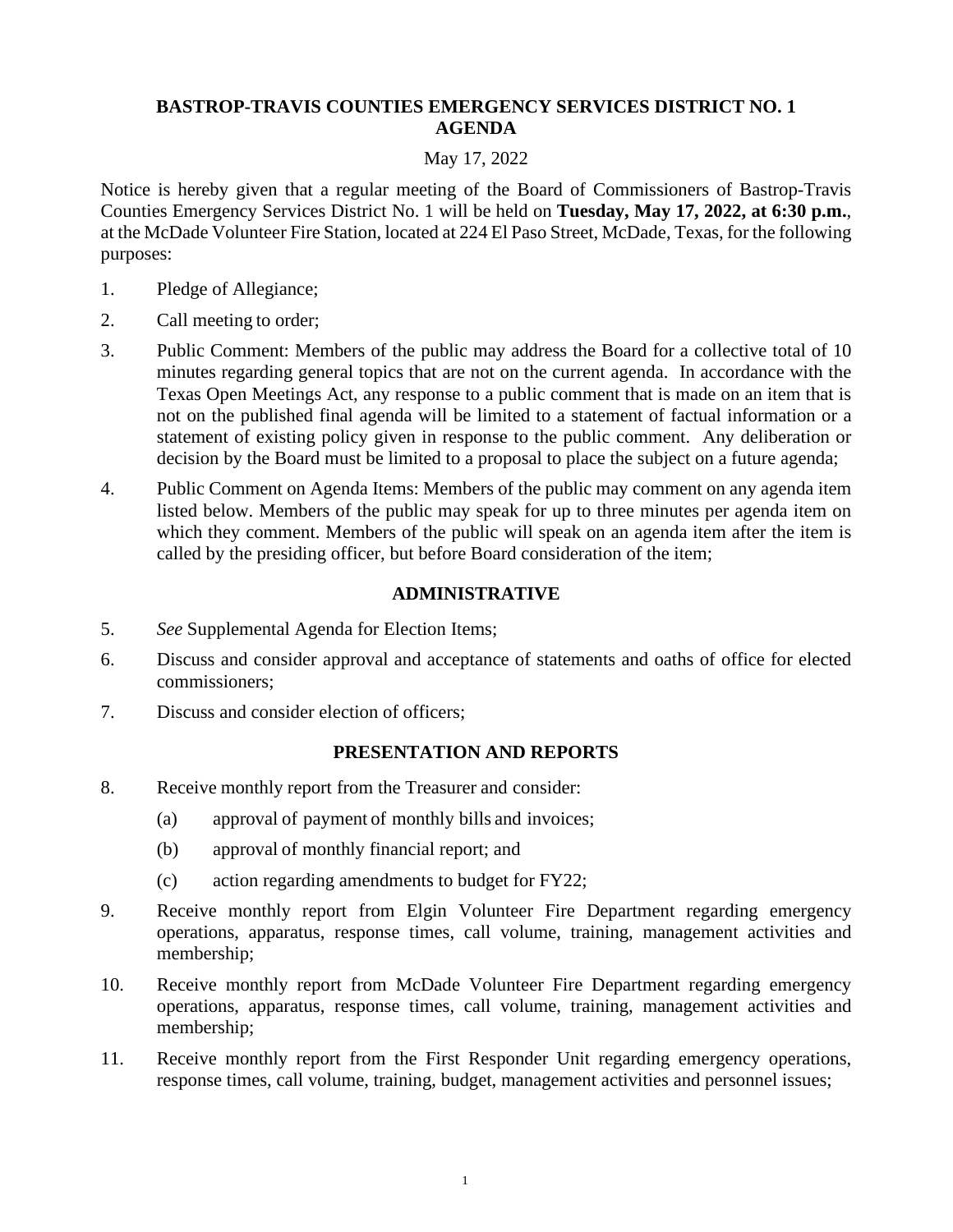- $12<sub>1</sub>$ Receive monthly report from the Interim District Chief regarding emergency operations, apparatus, response times, call volume, training, management activities and membership;
- 13. Receive monthly commissioner activity reports;

# **DISCUSSION/ACTION ITEMS**

- $14.$ Discuss and consider approval of minutes for the April 19, 2022, regular meeting;
- 15. Discuss and consider adoption of Interlocal Agreement with Travis County regarding medical direction for First Responder Unit;
- 16. Discuss and consider the revised Service Provider Agreements;
- 17. Review Resolution Regarding Public Participation at Open Meetings and make changes as appropriate;
- 18. Discuss and consider approving purchase of new computers for the District Office, smoke detectors and/or fire security alarms for the McDade Volunteer Fire Department, Elgin Volunteer Fire Department, First Responder Unit and the District Office;
- 19. Discuss Revenue Rescue for Elgin Volunteer Fire Department and McDade Volunteer Fire Department;
- $20<sup>2</sup>$ Discuss and consider the District's website and contract with David Nichols;
- 21. Discuss and consider repair and maintenance of the District's facilities and equipment; and
- $22<sub>1</sub>$ Discuss agenda items, time, and date for next meeting.

A packet containing all supportive documentation for this agenda is available for inspection at The Carlton Law Firm, P.L.L.C., 4301 Westbank Drive, Suite B-130, Austin, Texas between the hours of 9:00 a.m. and 5:00 p.m. Monday through Friday and at the District Office located at 108 West First, Elgin, Texas between the hours of 9:00 a.m. and 12:00 p.m. on Tuesdays and Thursdays.

Mayne Such

Bastrop-Travis Counties ESD No. 1

Bastrop-Travis Counties Emergency Services District No. 1 is committed to compliance with the Americans with Disabilities Act. Reasonable modifications and equal access to communications will be provided upon request. Please call Melba Skubiata, Administrator for Bastrop-Travis Counties Emergency Services District No. 1, at 512-229-3020 for information. Hearing impaired or speech disabled persons equipped with telecommunication devices for the deaf may utilize the statewide Relay Texas Program by dialing 7-1-1 or 1-800-735-2988.

The Board may retire to Executive Session any time between the meeting's opening and adjournment for any purpose authorized by the Texas Open Meetings Act, including but not limited to: consultation with legal counsel (Section 551.071) of the Texas Government Code); personnel matters (Section 551.074); discussion of real estate acquisition (Section 551.072); discussion regarding a prospective gift to the District (Section 551.073); and/or deliberation regarding security devices or security audits (Section 551.076). Action, if any, will be taken in open session.